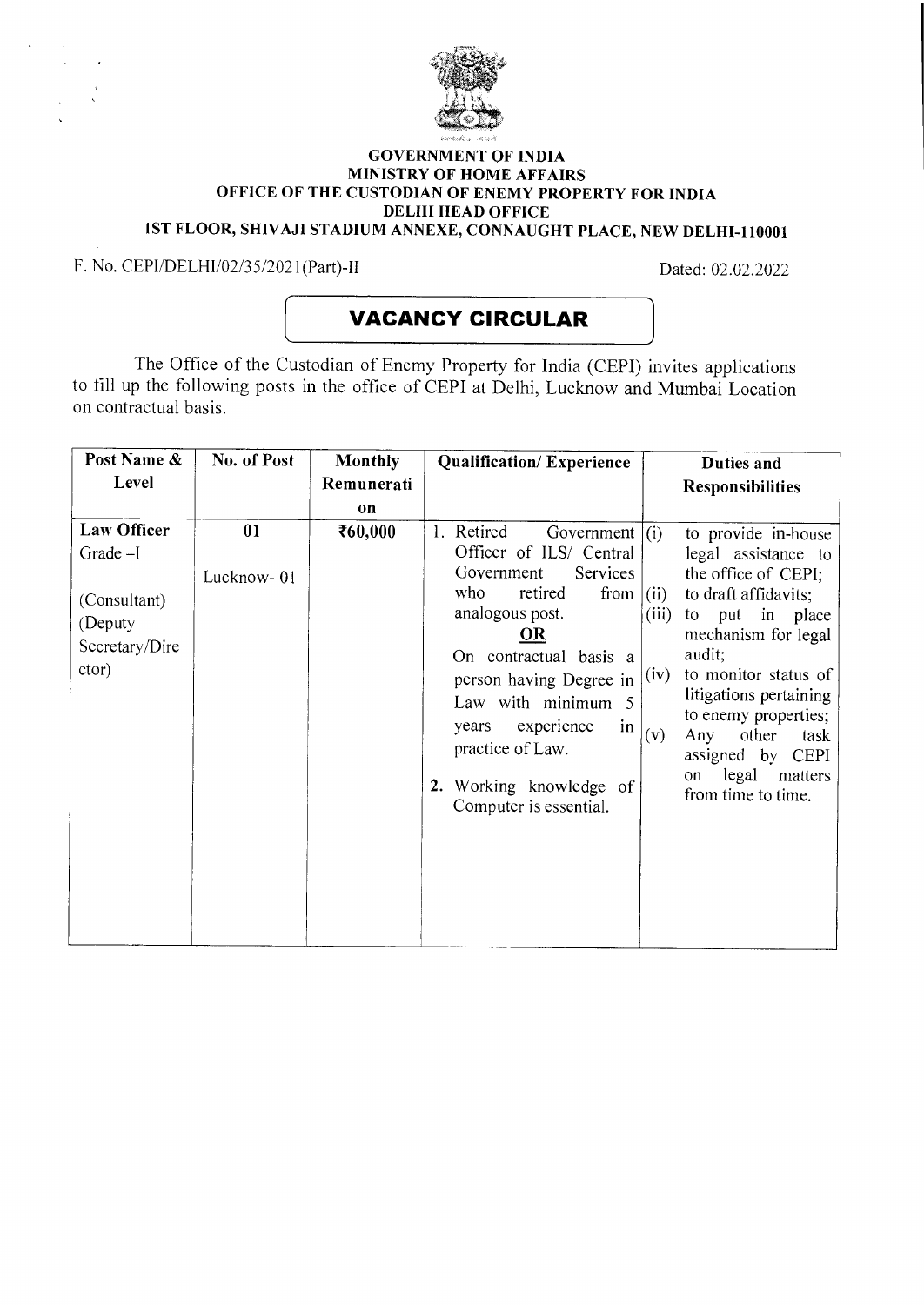| Law Officer                                                | 01                  | ₹35,000 | 1. Retired<br>Government 1. To                                                                                                                                                                                                                                                                                                                        |                                                                                                                                                                                                                                                                                                                                                                                                                                                                    |
|------------------------------------------------------------|---------------------|---------|-------------------------------------------------------------------------------------------------------------------------------------------------------------------------------------------------------------------------------------------------------------------------------------------------------------------------------------------------------|--------------------------------------------------------------------------------------------------------------------------------------------------------------------------------------------------------------------------------------------------------------------------------------------------------------------------------------------------------------------------------------------------------------------------------------------------------------------|
| Grade-II<br>(Consultant)<br>(US/SO)                        | Delhi- 01           |         | Officer of ILS/ Central<br>Services<br>Government<br>retired<br>who<br>from<br>analogous post.<br><b>OR</b><br>On contractual basis a<br>person having Degree in<br>Law with minimum 3<br>experience<br>years<br>in<br>practice of Law.<br>2. Working knowledge of<br>Computer is essential.                                                          | assist<br>the<br>Law<br>Officer Grade-I in the<br>mentioned<br>duties<br>below:<br>i.<br>To provide in-house<br>legal assistance to<br>the office of CEPI;<br>To draft affidavits;<br>11.<br>To put in place<br>111.<br>mechanism for legal<br>audit;<br>To monitor status of<br>iv.<br>litigations pertaining<br>to enemy properties;<br>Any<br>other<br>task<br>V.<br>assigned by CEPI on<br>legal matters from<br>time to time.                                 |
| <b>Chief</b><br>Supervisor/<br>Consultant<br>(DS/US Level) | 02<br>Mumbai-<br>02 | ₹60,000 | 1. Retired<br>Government  i)<br>Officer at the level of<br>ADM OR DS OR US<br>with experience of dealing<br>with<br>revenue/property<br>matters.<br>2. Proficient in Hindi and/or<br>English. Persons having<br>knowledge<br>of regional<br>language will be given iii)Regular<br>preference.<br>3. Working knowledge<br>of<br>MS Office is essential | Preparation of proposal<br>along<br>with<br>documentation<br>for<br>disposal<br>of<br>enemy<br>properties.<br>ii) Submission of reports<br>with<br>documents<br>for<br>vesting of property by<br>CEPI.<br>interaction<br>with District authorities<br>for updating the enemy<br>property record.<br>iv)Overall supervision of<br>the<br>work<br><sub>of</sub><br>Supervisor/Surveyor.<br>$ v\rangle$ Liaison with Revenue<br>Deptt./Officers of the<br>State Govt. |

### ❖ **TERMS AND CONDITIONS:**

# (i) Period of engagement:<br>  $\triangleright$  The initial engage

- The initial engagement of a person as Consultant/Official will for the period of three years.
- ➢ After expiry of initial term, engagement may be extended, based on requirement of the office of the CEPI and performance of Consultant(s)/Official concerned for a maximum period of one year at a time. Relaxation may be given in deserving cases.
- The appointment of Consultant/Official would be on full-time basis and not permitted  $\blacktriangleright$ to take up any other assignment during the period of Consultancy in the Office of the CEPI.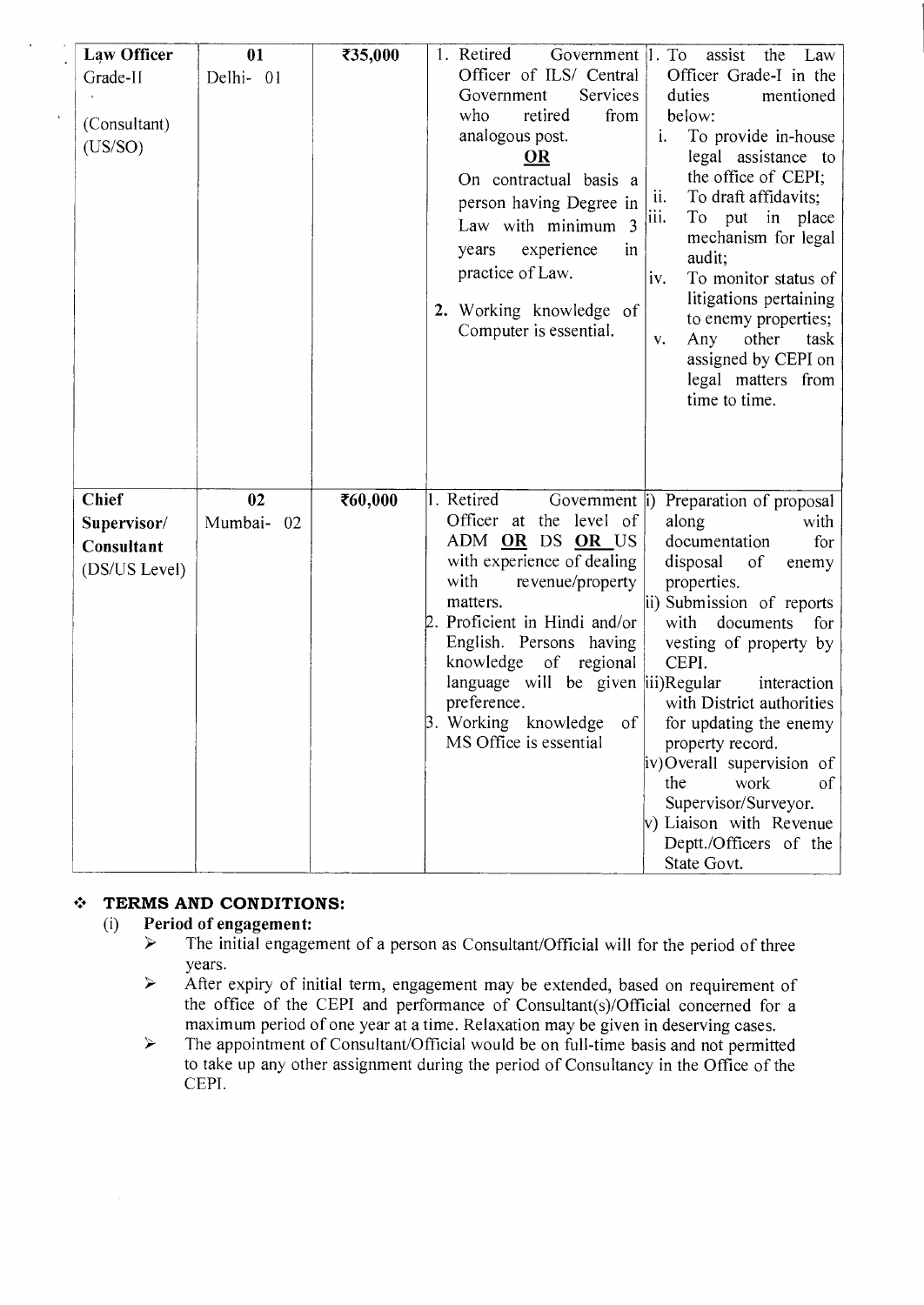- $\triangleright$  The appointment of Consultant/Official is of a temporary (non-official) nature against the specific jobs.
- (ii) Station of Posting: Mumbai.
- (iii) Nature of engagement: Purely on contractual basis.
- (iv) Remuneration, leave and allowance:
	- Remuneration: 1. Monthly remuneration to the officials will be given as mentioned in the table above.
		- 2. In case of retired persons total monthly remuneration and the Pension drawn by the Consultant etc. shall not be more than the last pay Drawn by him calculated at the current rates of Dearness Allowance.
		- 3. For contractual employees, increment will be allowed  $@5\%$  per annum on the basis of to deserving officials based on their performance on case to case basis on account of special expertise/experience in the concerned field.
	- ➢ Leave: Weekly holidays on Saturday, Sunday, Central Government Gazette Holidays and 12 days paid Leave in a calendar year on pro-rata basis. No remuneration for the period of absence in excess of the

admissible leave will be paid to Consultants/Officials. Un-availed leave shall neither be carried forward to next year nor encashed. No other kind of leave shall be admissible.

- ⋗ Allowance: All Officials as mentioned in the above table shall not be entitled to any kind of allowance or accommodation facility e.g. Dearness Allowance, Residential Accommodation, Personal Staff, CGHS and Medical Reimbursement etc.
- (v) Clause regarding confidentiality of data and documents and conflict of interest: No one shall utilize or publish or disclose or part with, to a third party, any part of the data or statistics or proceedings or information collected for the purpose of his assignment or during the course of assignment for the Ministry/Office of the CEPI, without express written consent of the Ministry/Office of the CEPI. The Consultant/Officials shall be bound to hand-overthe entire set of records of assignment to the Ministry/Office of the CEPI before expiry of the contract and before the final payment is released by the office of the CEPI.
- (vi) Events under which such engagement may be terminated prematurely: Office of the CEPI may terminate the engagement of a Consultant/Official in following conditions:
	- $\geq$  The Consultant/Official is unable to address the assigned work;<br> $\geq$  Ouality of the work is not up to the satisfaction of the Departme
	- Quality of the work is not up to the satisfaction of the Department;
	- $\triangleright$  The Consultant fails in timely achievement of the milestones as finally decided by the Ministry/Office of the CEPI;

 $\triangleright$  The Consultant/Officials found lacking in honesty and integrity. *Note: The Office of the CEPI reserves the right to terminate the engagement, by serving fifteen (15) days' written notice on the Consultant/Official. Termination shall be effected on the day right after the completion of fifteen (15) days of delivery of such notice.* 

- (vii) Any other clause/point peculiar to such engagement.
	- TA/DA: No TA/DA shall be admissible for joining the assignment or on its completion. Foreign travel of the Consultants/Officials is not permitted at all. However, should they require to travel inside the country in connection with the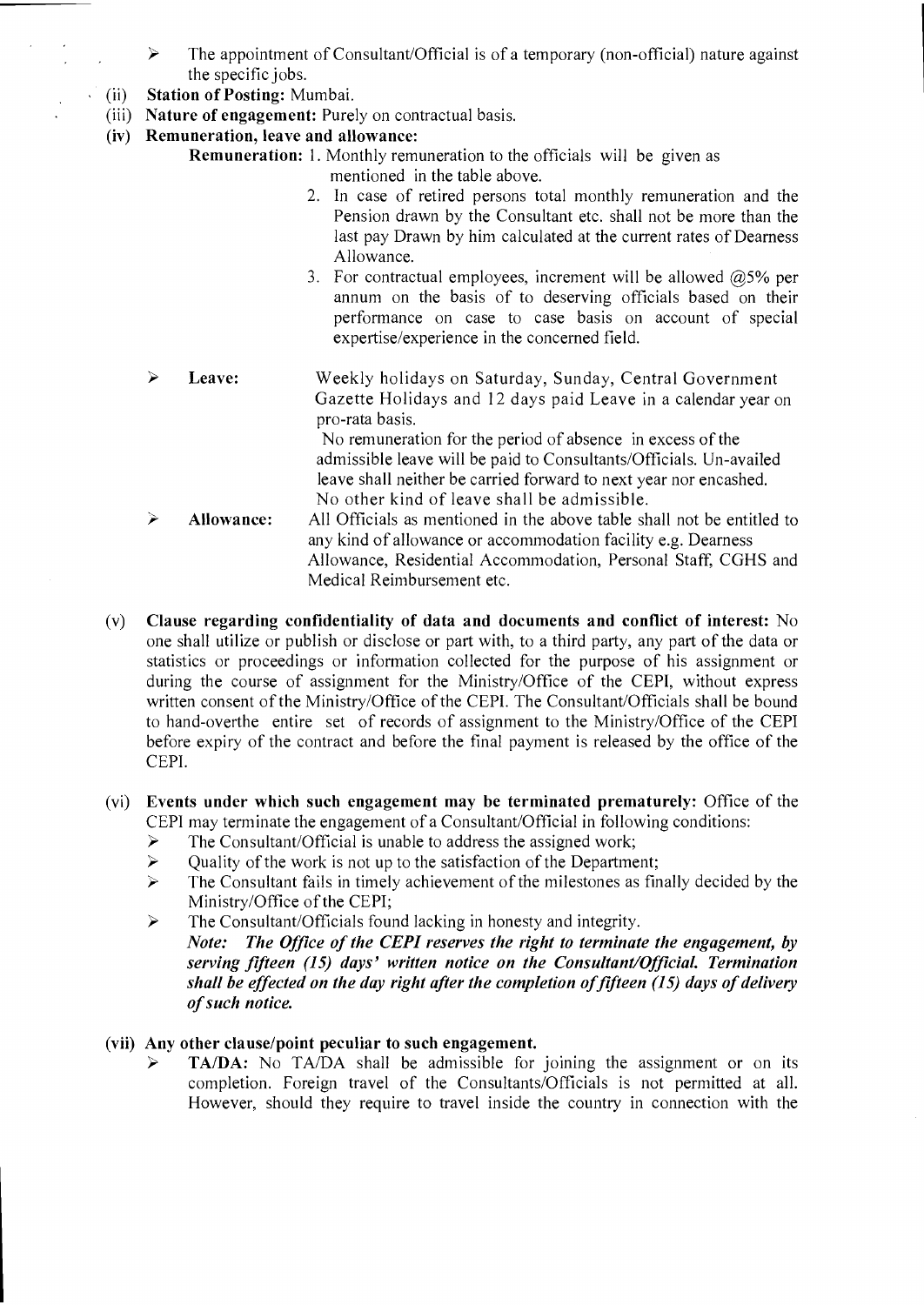official work of the Ministry/Office of the CEPI, the TA/DA will be as per with the analogous post as indicated in the statement above and will be paid after obtaining approval of the competent authority.

- ➢ Tax Deduction at Source: TDS as admissible shall be deducted from the monthly remuneration of the officials. A TDS certificate shall be issued by the concerned DDO on demand.
- Age Limit: Normally, the maximum age limit for all categories will be 65 years.<br>  $\triangleright$  Rights of the Office of CEPI: The Office of the CEPI has the right to same
	- Rights of the Office of CEPI: The Office of the CEPI has the right to cancel the Vacancy Circular, not go for engagement of Consultant/Officials, at any stage.
- $\triangleright$  Submission of application:
	- $\checkmark$  The application should be completed in all respect by supporting documents.
	- $\checkmark$  Incomplete application shall not be entertained and no communication in this regard shall be sent to the applicant.
	- $\checkmark$  Separate application should be sent for separate post.
	- $\checkmark$  The application may be submitted by post or by hand to the Office of the Custodian of Enemy Property for India (CEPI), Delhi Head Office, 'East' Wing, 1st Floor, Shivaji Stadium Annexe, Connaught Place, New Delhi-10001.
	- $\checkmark$  The application may alternatively be sent via e-mail in cepi.del@mha.gov.in
	- $\checkmark$  The last date for submission of application is 28.02.2022 by 5.00 p.m.
	- $\checkmark$  Short listed candidates will be called for an interview with prior intimation.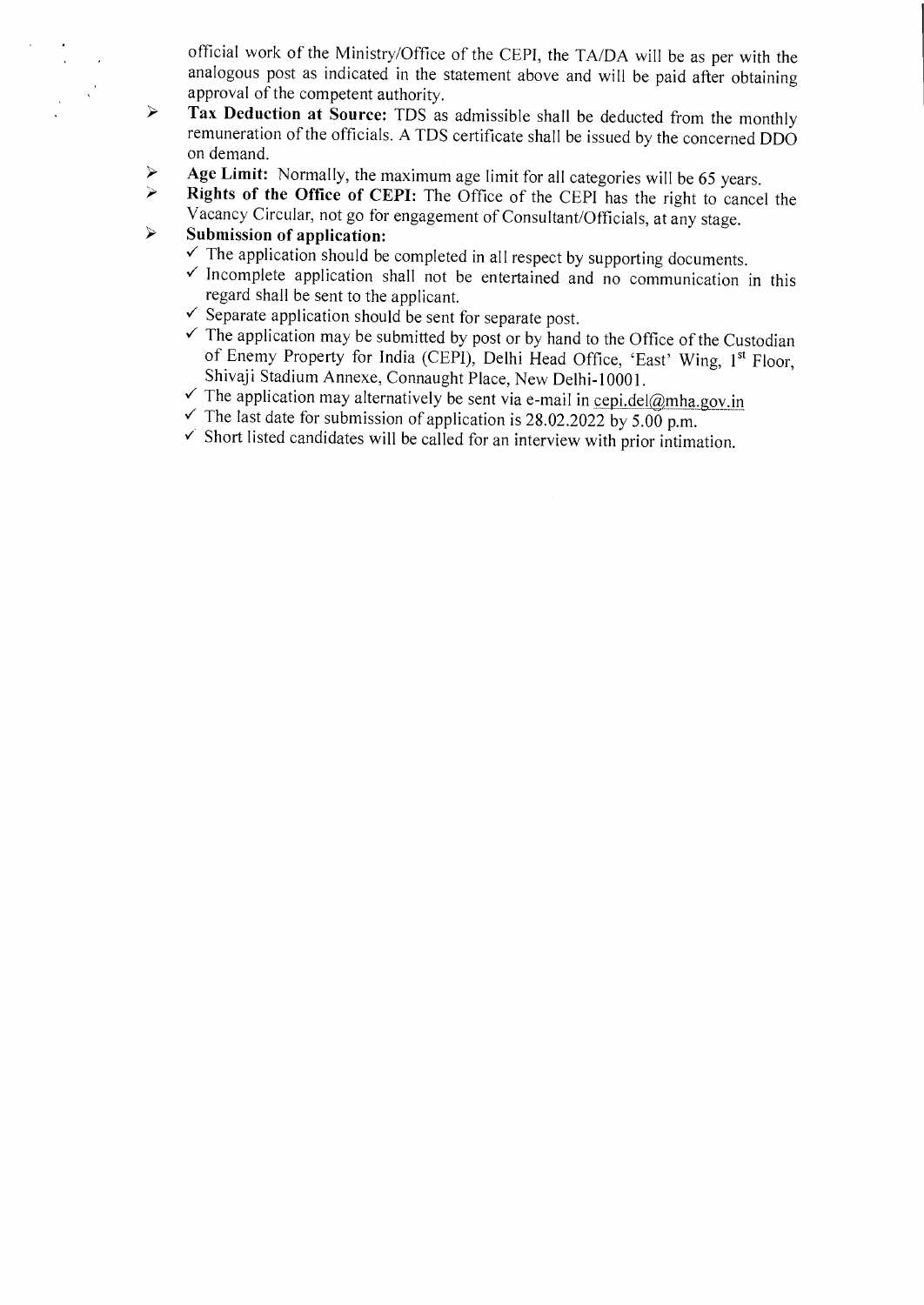### APPLICATION FOR ENGAGEMENT OF RETIRED GOVERNMENT OFFICERS/ OFFICIALS AS CONSULTANT ON CONTRACTUAL BASIS IN THE OFFICE OF THE CUSTODIAN OF ENEMY PROPERTY FOR INDIA, DELHI HEAD OFFICE AND OTHER BRANCH OFFICES AT MUMBAUKOLKATA/LUCKNOW.

Post applied for: (Please write the name of the Post here) Preferred Station:

Recent Passport Size Photograph

| 1.               | <b>Full Name</b>                       |                     |
|------------------|----------------------------------------|---------------------|
|                  | (in Block Letters)                     |                     |
| 2.               | Father's/Husband's Name                |                     |
| $\overline{3}$ . | Date of Birth                          |                     |
| $3(a)$ .         | Category (Gen/OBC/ST/SC)               |                     |
| 4.               | <b>Contact Details</b>                 | Mobile No. /Tel No. |
|                  |                                        | E-mail Id           |
| 5.               | Address for Communication              |                     |
|                  |                                        |                     |
|                  |                                        |                     |
|                  |                                        | Pin                 |
| 6.               | Date of Joining of Government Service  |                     |
| 7.               | Age as on date                         |                     |
| 8.               | Date of retirement and the post from   |                     |
|                  | which retired                          |                     |
|                  | (enclose copy of retirement order)     |                     |
| 9.               | Name of the Ministry/Department        |                     |
|                  | from which retired                     |                     |
| 10.              | Last Pay Drawn                         |                     |
|                  | (Please enclose copy)                  |                     |
| 11.              | Education/Technical Qualifications     |                     |
|                  | $(10+2$ and above)                     |                     |
| 12.              | P.P.O No.                              |                     |
|                  | (Please enclose copy)                  |                     |
| 13.              | Details of Computer Knowledge          |                     |
| 14.              | Brief particulars of Experience of the |                     |
|                  | last 10 years (assignment-wise)        |                     |
|                  | [A separate sheet may be annexed]      |                     |

I hereby declare that the particulars furnished above are true and correct to the best of my knowledge and belief, I understand and agree that in the event of my information being found false OR incorrect/incomplete or ineligibility being declared at any time before or after selection/ interview, my candidature is liable to be rejected and I shall be bound by the decision of the Office of Custodian of Enemy Property for India, Ministry of Home Affairs. I have read the circular and ready to accept all the terms and conditions for engagement of consultants.

Place:

Signature Date: (Full Name of the Applicant